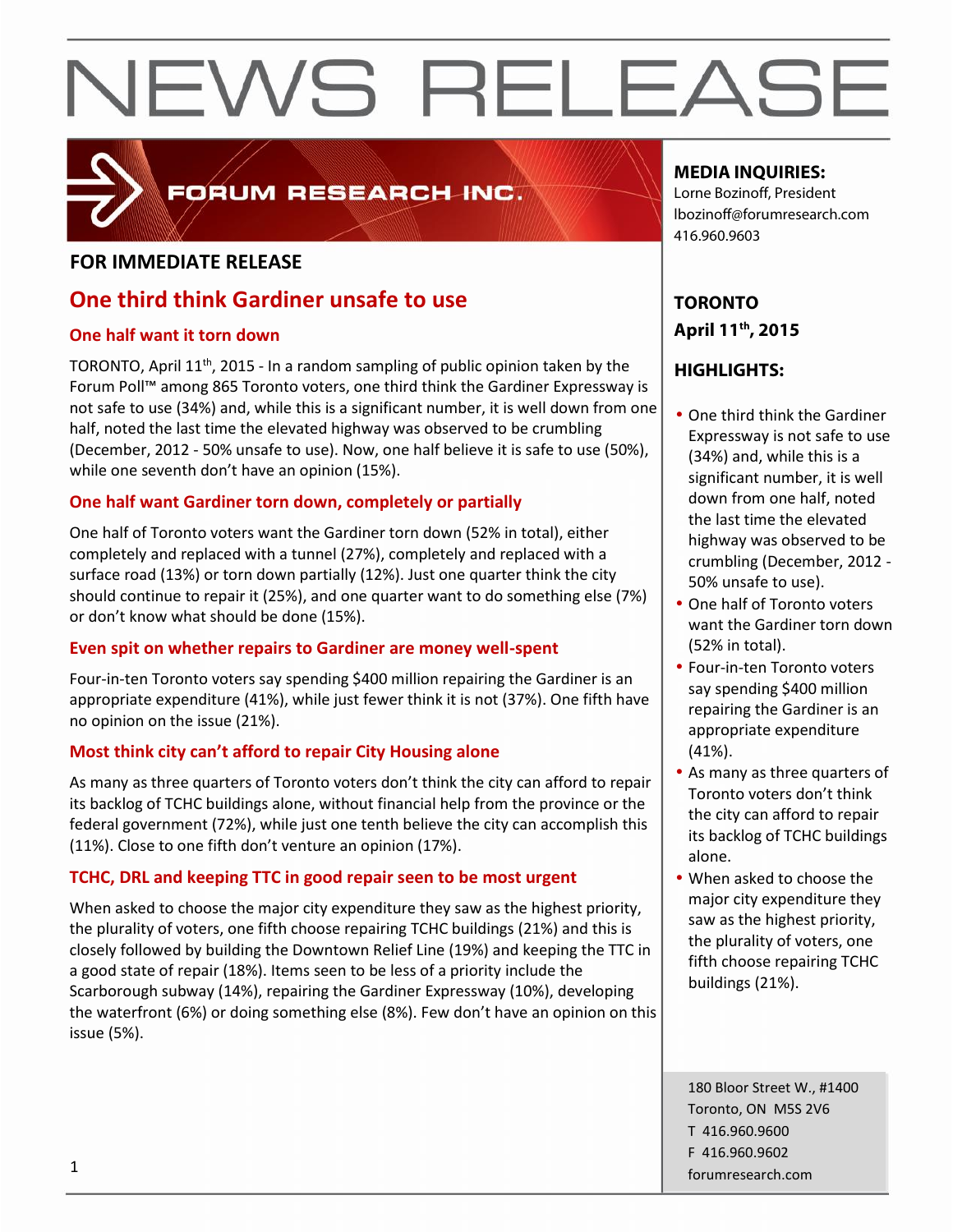

### FORUM RESEARCH INC.

"The Gardiner Expressway is the municipal issue which will never go away, just continue to be kicked down the road. It's always easier to initiate emergency repairs on an ad hoc basis rather than make a long term plan for one of the least attractive features of our city. Despite their dissatisfaction with the state of the Gardiner, however, Torontonians recognize the urgency of repairing the housing in which hundreds of thousands live," said Forum Research President, Dr. Lorne Bozinoff.

Lorne Bozinoff, Ph.D. is the president and founder of Forum Research. He can be reached at lbozinoff@forumresearch.com or at (416) 960-9603.

#### **MEDIA INQUIRIES:**

Lorne Bozinoff, President lbozinoff@forumresearch.com 416.960.9603

### **TORONTO April 11th, 2015**

### **HIGHLIGHTS:**

• "The Gardiner Expressway is the municipal issue which will never go away, just continue to be kicked down the road. It's always easier to initiate emergency repairs on an ad hoc basis rather than make a long term plan for one of the least attractive features of our city. Despite their dissatisfaction with the state of the Gardiner, however, Torontonians recognize the urgency of repairing the housing in which hundreds of thousands live," said Forum Research President, Dr. Lorne Bozinoff.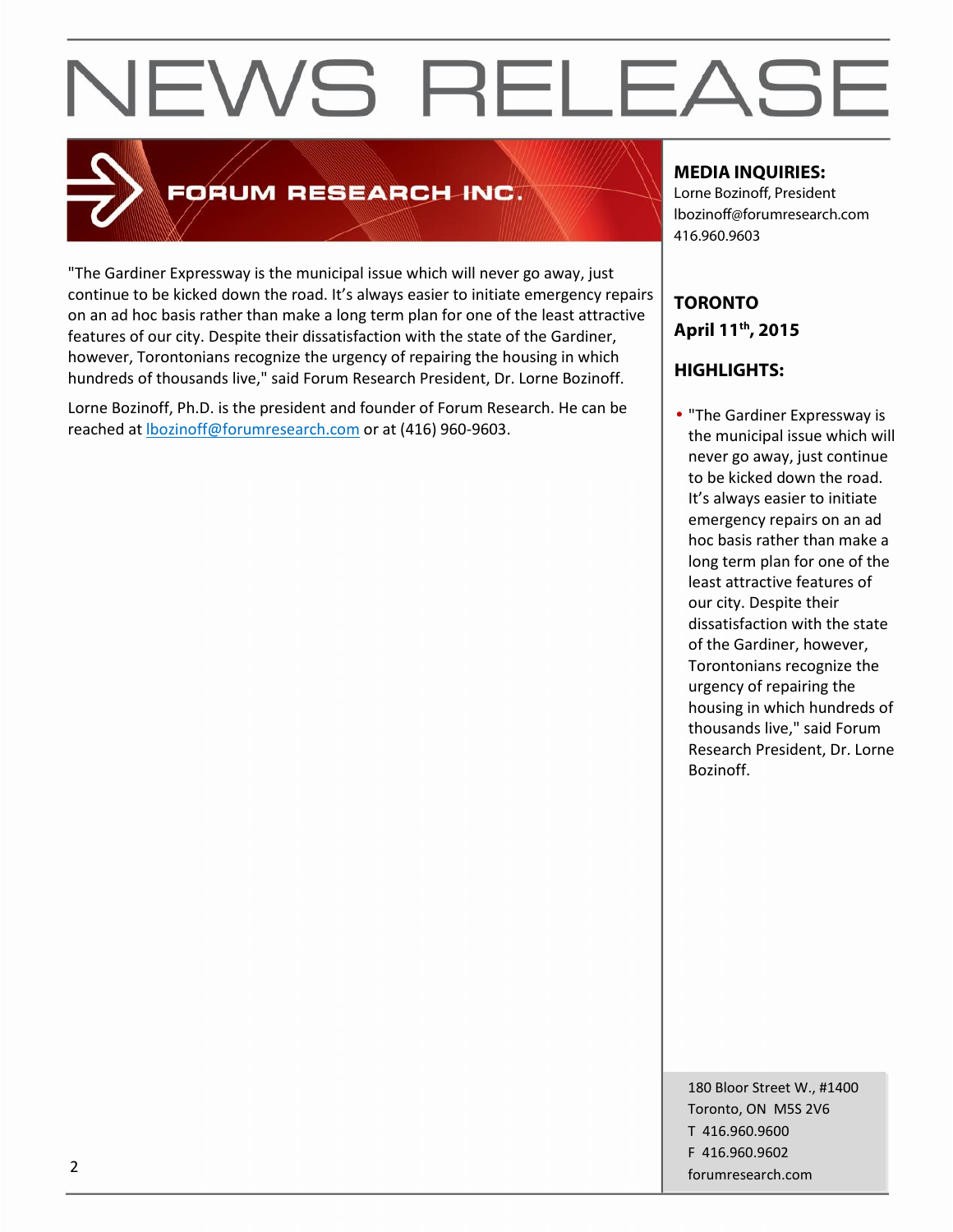#### **Methodology**

The Forum Poll™ was conducted by Forum Research with the results based on an interactive voice response telephone survey of 865 randomly selected voters in Toronto, Ontario. The poll was conducted on April 7-8<sup>th</sup>, 2015.

FORUM RESEARCH INC.

Results based on the total sample are considered accurate +/-3%, 19 times out of 20. Subsample results will be less accurate. Margins of error for subsample (such as age, gender) results are available at www.forumresearch.com/samplestim.asp

Where appropriate, the data has been statistically weighted by age, region, and other variables to ensure that the sample reflects the actual population according to the latest Census data.

This research is not necessarily predictive of future outcomes, but rather, captures opinion at one point in time. Forum Research conducted this poll as a public service and to demonstrate our survey research capabilities. Forum houses its poll results in the Data Library of the Department of Political Science at the University of Toronto.

With offices across Canada and around the world, 100% Canadian-owned Forum Research is one of the country's leading survey research firms. This Forum Poll™and other polls may be found at Forum's poll archive at www.forumresearch.com/polls.asp

#### **MEDIA INQUIRIES:**

Lorne Bozinoff, President lbozinoff@forumresearch.com 416.960.9603

**TORONTO April 11th, 2015**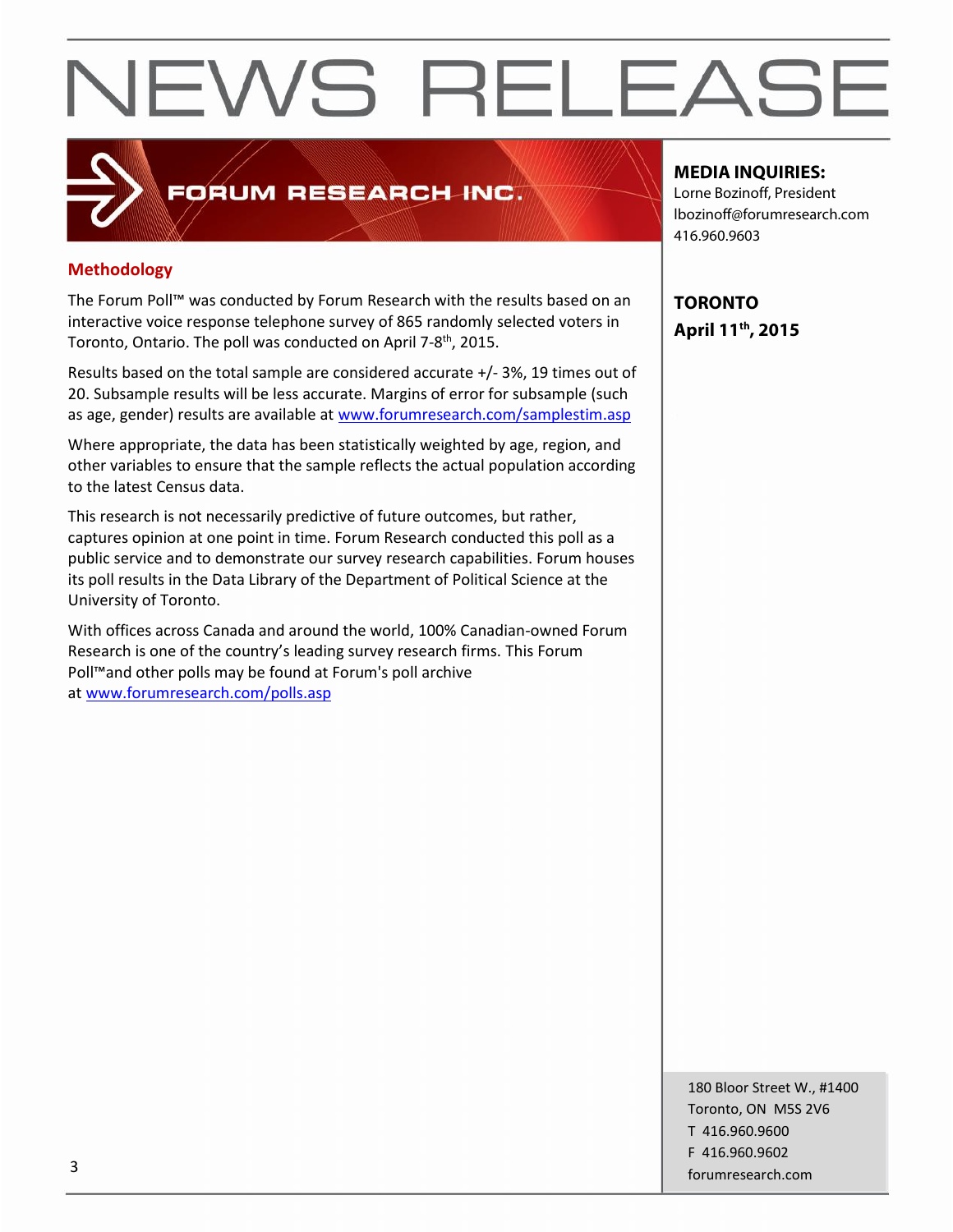

#### *Gardiner Expressway Safety*

*'Do you believe the Gardiner Expressway is safe for use or not?'*

#### *[All Respondents]*

#### *Age / Gender*

| %                                    | <b>Total</b> | $18 -$<br>34 | $35 -$<br>44 | 45-<br>54 | 55-<br>64 | $65+$ | <b>Male</b> | <b>Female</b> |
|--------------------------------------|--------------|--------------|--------------|-----------|-----------|-------|-------------|---------------|
| Sample                               | 865          | 188          | 128          | 183       | 159       | 207   | 450         | 415           |
| Believe it's safe for use            | 50           | 55           | 49           | 47        | 49        | 47    | 61          | 40            |
| Do not believe it is safe for<br>use | 34           | 31           | 36           | 34        | 37        | 33    | 25          | 41            |
| Don't know                           | 16           | 15           | 15           | 19        | 15        | 20    | 14          | 19            |

#### *Region*

| %                                    | <b>Total</b> | <b>Toronto or East</b><br><b>York</b> | <b>North</b><br><b>York</b> | <b>Etobicoke or</b><br><b>York</b> | Scarborough |  |
|--------------------------------------|--------------|---------------------------------------|-----------------------------|------------------------------------|-------------|--|
| Sample                               | 865          | 327                                   | 183                         | 192                                | 163         |  |
| Believe it's safe for use            | 50           | 53                                    | 47                          | 47                                 | 52          |  |
| Do not believe it is safe<br>for use | 34           | 32                                    | 37                          | 36                                 | 31          |  |
| Don't know                           | 16           | 15                                    | 16                          | 17                                 | 17          |  |

#### *Household Income*

| %                                    | <b>Total</b> | $20K$ | $20 -$<br><b>40K</b> | 40-<br><b>60K</b> | 60-<br><b>80K</b> | 80-<br><b>100K</b> | $100 -$<br><b>250K</b> | 250K+ |
|--------------------------------------|--------------|-------|----------------------|-------------------|-------------------|--------------------|------------------------|-------|
| Sample                               | 865          | 105   | 124                  | 117               | 102               | 74                 | 175                    | 37    |
| Believe it's safe for use            | 50           | 37    | 44                   | 38                | 52                | 51                 | 64                     | 82    |
| Do not believe it is safe<br>for use | 34           | 48    | 37                   | 48                | 28                | 35                 | 24                     | 13    |
| Don't know                           | 16           | 15    | 20                   | 14                | 20                | 14                 | 12                     | 6     |

#### *Last Mayoral Vote*

|                                   | Total   Doug Ford   John Tory   Olivia Chow   Someone else |     |     |     |    |
|-----------------------------------|------------------------------------------------------------|-----|-----|-----|----|
| Sample                            | 865                                                        | 149 | 351 | 126 | 59 |
| Believe it's safe for use         | 50                                                         | 46  | 57  | 44  |    |
| Do not believe it is safe for use | 34                                                         | 39  | 29  | 36  | 30 |
| Don't know                        | 16                                                         |     | 14  |     |    |

#### **MEDIA INQUIRIES:**

Lorne Bozinoff, President lbozinoff@forumresearch.com 416.960.9603

#### **TORONTO April 11th, 2015**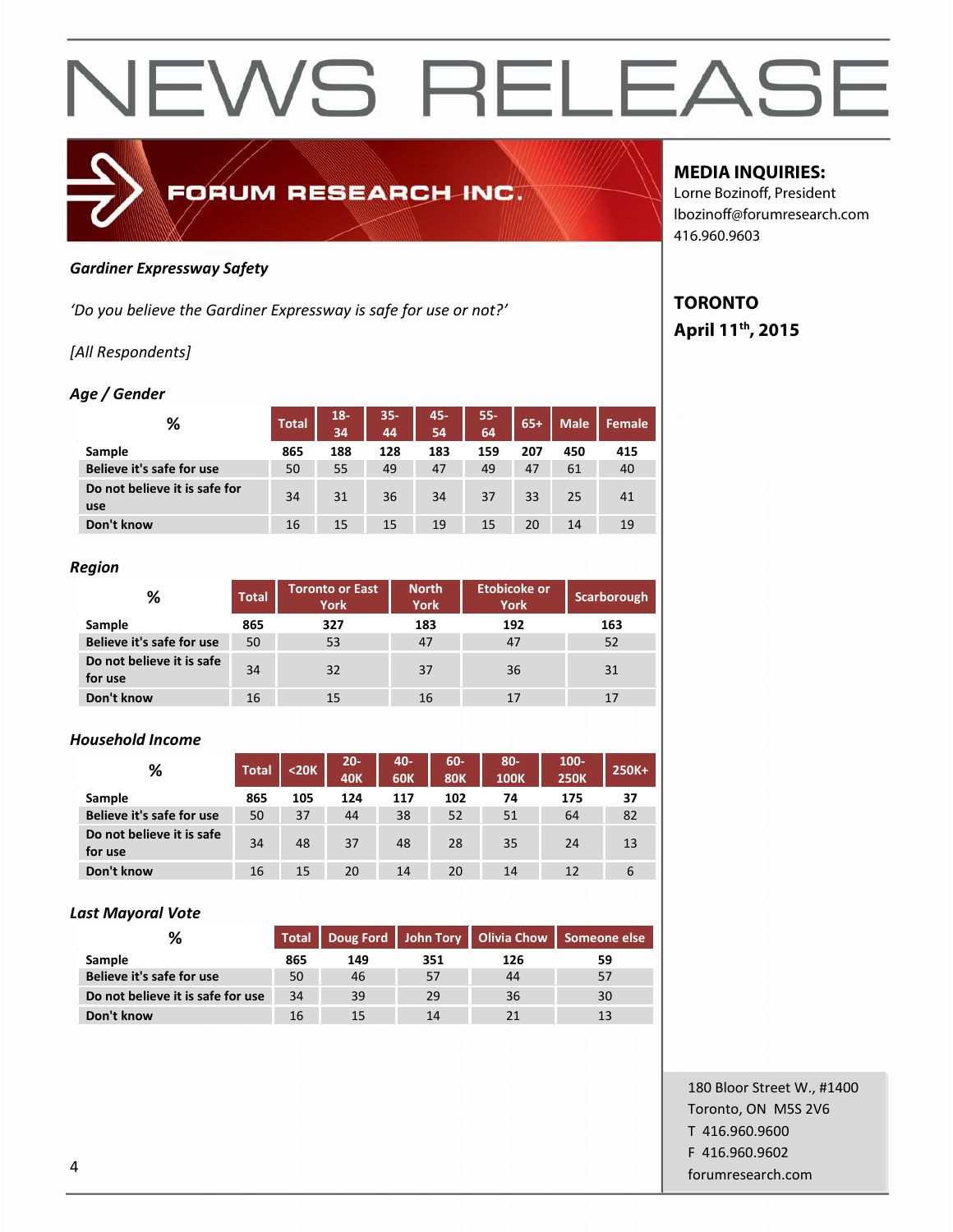### FORUM RESEARCH INC.

#### **MEDIA INQUIRIES:**

Lorne Bozinoff, President lbozinoff@forumresearch.com 416.960.9603

#### *Last Provincial Vote*

| %                                    | <b>Total</b> | Progressive<br>Conservative | <b>Liberal</b> | <b>NDP</b> | Green | <b>Other</b><br>parties |  |
|--------------------------------------|--------------|-----------------------------|----------------|------------|-------|-------------------------|--|
| Sample                               | 865          | 178                         | 351            | 111        | 40    | 36                      |  |
| Believe it's safe for use            | 50           | 59                          | 45             | 47         | 60    | 65                      |  |
| Do not believe it is safe<br>for use | 34           | 32                          | 35             | 35         | 31    | 25                      |  |
| Don't know                           | 16           | 9                           | 19             | 18         | 9     |                         |  |

#### **TORONTO April 11th, 2015**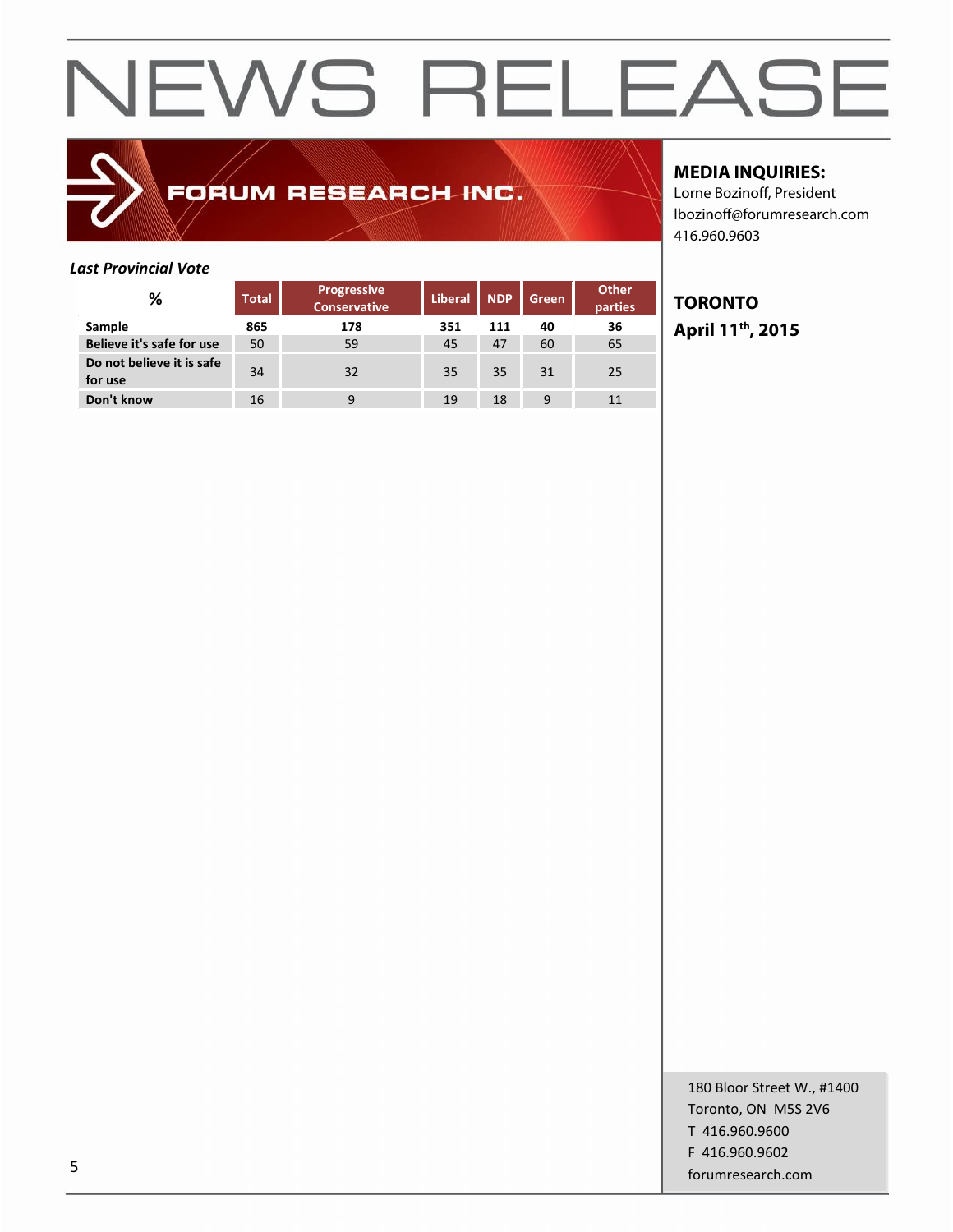### *Gardiner Expressway Fate*

*'What do you think should done with the Gardiner Expressway?'*

FORUM RESEARCH INC.

#### *[All Respondents]*

#### *Age / Gender*

| ℅                                                       | <b>Total</b> | $18 -$<br>34 | $35 -$<br>44 | $45 -$<br>54   | $55 -$<br>64   | $65+$ | <b>Male</b> | Female |
|---------------------------------------------------------|--------------|--------------|--------------|----------------|----------------|-------|-------------|--------|
| Sample                                                  | 865          | 188          | 128          | 183            | 159            | 207   | 450         | 415    |
| Continue to repair it                                   | 25           | 26           | 23           | 23             | 30             | 26    | 29          | 23     |
| Tear parts of it down                                   | 12           | 10           | 14           | 11             | 14             | 15    | 9           | 15     |
| Tear it all down and replace with<br>a surface roadway  | 13           | 9            | 12           | 13             | 15             | 19    | 13          | 13     |
| Tear it all down and replace with<br>a tunneled roadway | 27           | 29           | 31           | 29             | 23             | 19    | 30          | 25     |
| Do something else                                       | 7            | 8            | 11           | $\overline{4}$ | $\overline{4}$ | 7     | 9           | 6      |
| Don't know                                              | 15           | 18           | 9            | 20             | 14             | 14    | 11          | 19     |

#### *Region*

| %                                                       | <b>Total</b> | <b>Toronto or</b><br><b>East York</b> | <b>North</b><br><b>York</b> | Etobicoke or<br><b>York</b> | <b>Scarborough</b> |
|---------------------------------------------------------|--------------|---------------------------------------|-----------------------------|-----------------------------|--------------------|
| Sample                                                  | 865          | 327                                   | 183                         | 192                         | 163                |
| Continue to repair it                                   | 25           | 25                                    | 24                          | 25                          | 27                 |
| Tear parts of it down                                   | 12           | 16                                    | 12                          | 9                           | 11                 |
| Tear it all down and replace<br>with a surface roadway  | 13           | 13                                    | 17                          | 10                          | 10                 |
| Tear it all down and replace<br>with a tunneled roadway | 27           | 26                                    | 24                          | 34                          | 24                 |
| Do something else                                       | 7            | 7                                     | 8                           | 5                           | 10                 |
| Don't know                                              | 15           | 12                                    | 16                          | 17                          | 18                 |

#### *Household Income*

| %                                                       | <b>Total</b> | $<$ 20 $K$ | $20 -$<br><b>40K</b> | $40 -$<br><b>60K</b> | 60-<br><b>80K</b> | $80 -$<br><b>100K</b> | $100 -$<br><b>250K</b> | 250K+          |
|---------------------------------------------------------|--------------|------------|----------------------|----------------------|-------------------|-----------------------|------------------------|----------------|
| Sample                                                  | 865          | 105        | 124                  | 117                  | 102               | 74                    | 175                    | 37             |
| Continue to repair it                                   | 25           | 23         | 29                   | 24                   | 27                | 32                    | 25                     | 22             |
| Tear parts of it down                                   | 12           | 11         | 7                    | 13                   | 19                | 13                    | 13                     | 8              |
| Tear it all down and replace<br>with a surface roadway  | 13           | 13         | 18                   | 16                   | 12                | 11                    | 11                     | 7              |
| Tear it all down and replace<br>with a tunneled roadway | 27           | 19         | 22                   | 26                   | 22                | 28                    | 34                     | 44             |
| Do something else                                       | 7            | 14         | 2                    | 9                    | 5                 | $\mathcal{P}$         | 9                      | 14             |
| Don't know                                              | 15           | 21         | 23                   | 11                   | 16                | 14                    | 7                      | $\overline{4}$ |

180 Bloor Street W., #1400 Toronto, ON M5S 2V6 T 416.960.9600 F 416.960.9602 forumresearch.com 6

#### **MEDIA INQUIRIES:**

Lorne Bozinoff, President lbozinoff@forumresearch.com 416.960.9603

#### **TORONTO April 11th, 2015**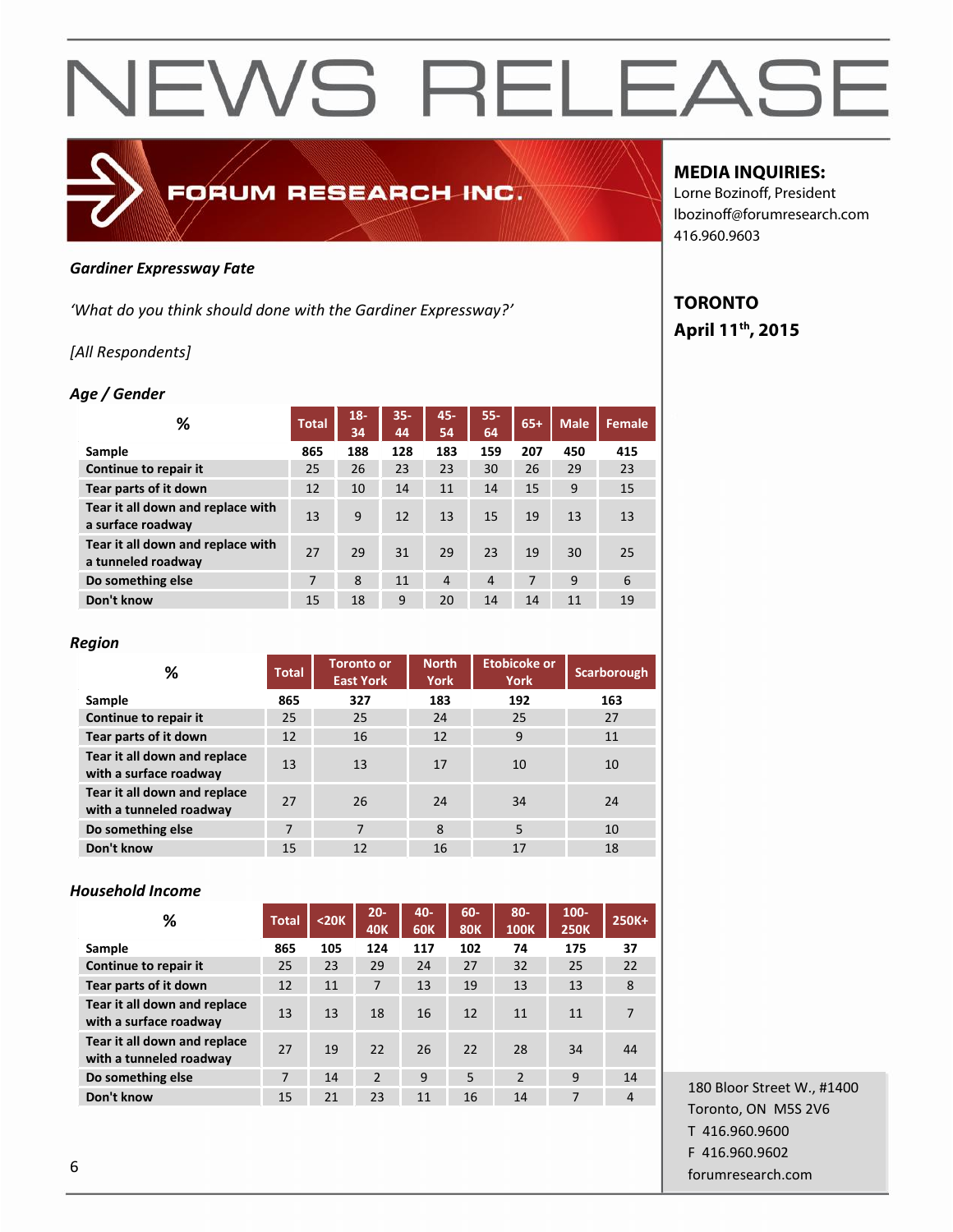

FORUM RESEARCH INC.

| <b>Last Mayoral Vote</b>                                |              |                     |                            |                       |                        |    |
|---------------------------------------------------------|--------------|---------------------|----------------------------|-----------------------|------------------------|----|
| %                                                       | <b>Total</b> | <b>Doug</b><br>Ford | <b>John</b><br><b>Tory</b> | <b>Olivia</b><br>Chow | <b>Someone</b><br>else | ТΟ |
| Sample                                                  | 865          | 149                 | 351                        | 126                   | 59                     | Αŗ |
| Continue to repair it                                   | 25           | 26                  | 20                         | 20                    | 16                     |    |
| Tear parts of it down                                   | 12           | 15                  | 13                         | 10                    | 9                      |    |
| Tear it all down and replace with a<br>surface roadway  | 13           | 14                  | 12                         | 18                    | 14                     |    |
| Tear it all down and replace with a<br>tunneled roadway | 27           | 24                  | 33                         | 28                    | 25                     |    |
| Do something else                                       | 7            | $\overline{4}$      | 9                          | 5                     | 13                     |    |
| Don't know                                              | 15           | 17                  | 12                         | 19                    | 23                     |    |

#### **MEDIA INQUIRIES:**

Lorne Bozinoff, President lbozinoff@forumresearch.com 416.960.9603

### **TORONTO April 11th, 2015**

#### *Last Provincial Vote*

| %                                                       | Total | <b>Progressive</b><br><b>Conservative</b> | <b>Liberal</b> | <b>NDP</b> | Green. | <b>Other</b><br>parties |
|---------------------------------------------------------|-------|-------------------------------------------|----------------|------------|--------|-------------------------|
| Sample                                                  | 865   | 178                                       | 351            | 111        | 40     | 36                      |
| Continue to repair it                                   | 25    | 24                                        | 23             | 24         | 18     | 36                      |
| Tear parts of it down                                   | 12    | 13                                        | 14             | 17         | 11     | 3                       |
| Tear it all down and replace<br>with a surface roadway  | 13    | 14                                        | 16             | 11         | 11     | 11                      |
| Tear it all down and replace<br>with a tunneled roadway | 27    | 32                                        | 27             | 22         | 33     | 31                      |
| Do something else                                       | 7     | 7                                         | 5              | 8          | 9      | 13                      |
| Don't know                                              | 15    | 10                                        | 15             | 18         | 19     | 5                       |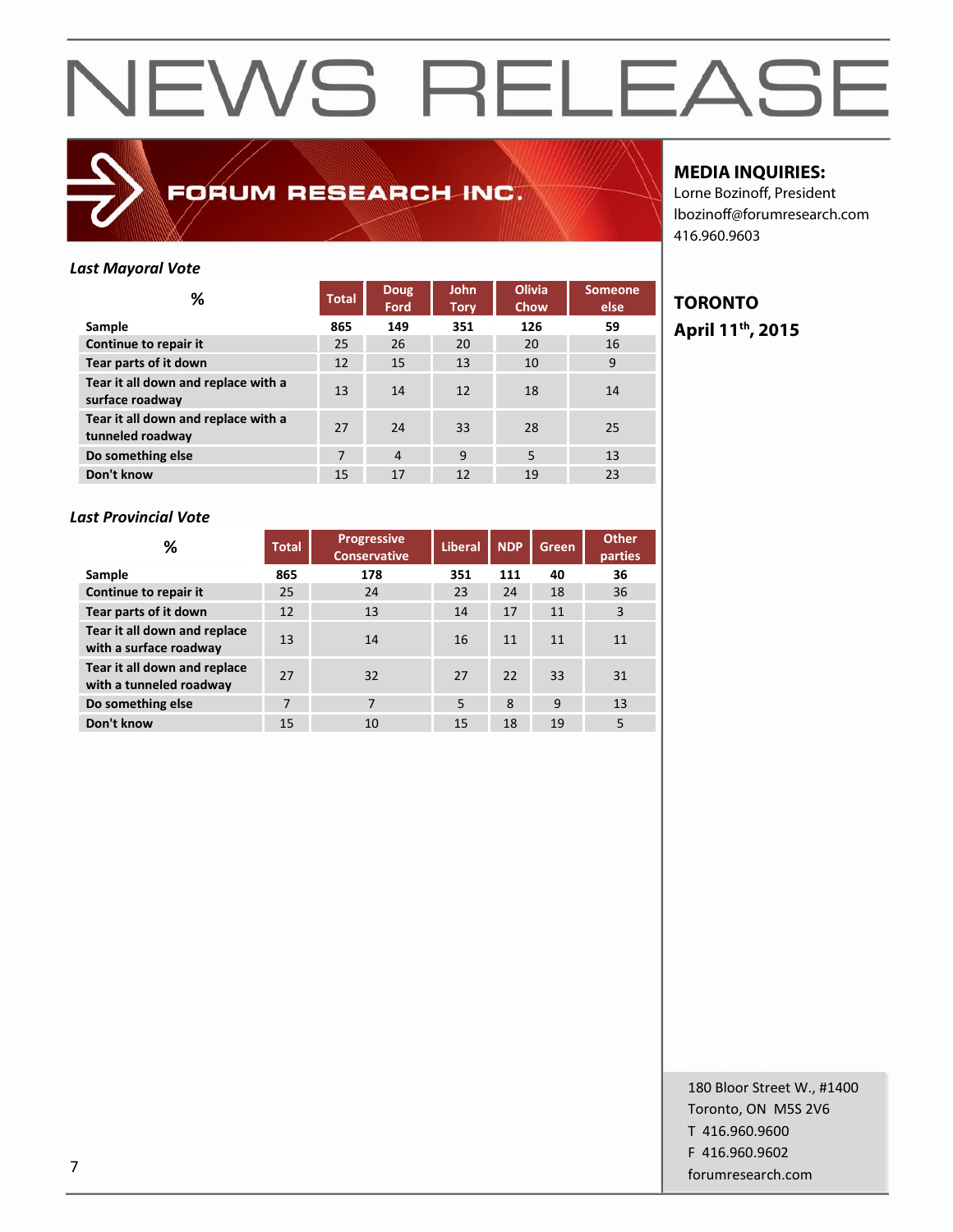

#### *400 Million Dollars to Repair the Gardiner Expressway*

*'The city is spending over 400 million dollars to repair the Gardiner Expressway this year. Is this an appropriate way to spend this money or should it be spent on something else?'*

#### *[All Respondents]*

#### *Age / Gender*

| ℅                                         | <b>Total</b> | $18 -$<br>34 | $35 -$<br>44 | 45-<br>54 | $55 -$<br>64 | $65+$ | <b>Male</b> | Female |
|-------------------------------------------|--------------|--------------|--------------|-----------|--------------|-------|-------------|--------|
| Sample                                    | 865          | 188          | 128          | 183       | 159          | 207   | 450         | 415    |
| This is an appropriate way to<br>spend it | 41           | 35           | 43           | 41        | 50           | 45    | 48          | 35     |
| It should be spent somewhere<br>else      | 37           | 44           | 39           | 39        | 26           | 27    | 34          | 40     |
| Don't know                                | 21           | 20           | 18           | 20        | 24           | 28    | 18          | 25     |

#### *Region*

| %                                         | <b>Total</b> | <b>Toronto or</b><br><b>East York</b> | <b>North</b><br><b>York</b> | <b>Etobicoke or</b><br><b>York</b> | Scarborough |
|-------------------------------------------|--------------|---------------------------------------|-----------------------------|------------------------------------|-------------|
| Sample                                    | 865          | 327                                   | 183                         | 192                                | 163         |
| This is an appropriate way<br>to spend it | 41           | 44                                    | 36                          | 42                                 | 43          |
| It should be spent<br>somewhere else      | 37           | 37                                    | 41                          | 34                                 | 37          |
| Don't know                                | 21           | 19                                    | 24                          | 23                                 | 20          |

#### *Household Income*

| %                                         | <b>Total</b> | $20K$ | $20 -$<br><b>40K</b> | 40-<br><b>60K</b> | 60-<br><b>80K</b> | $80-$<br><b>100K</b> | 100-<br><b>250K</b> | 250K+ |
|-------------------------------------------|--------------|-------|----------------------|-------------------|-------------------|----------------------|---------------------|-------|
| Sample                                    | 865          | 105   | 124                  | 117               | 102               | 74                   | 175                 | 37    |
| This is an appropriate way<br>to spend it | 41           | 28    | 34                   | 41                | 49                | 41                   | 53                  | 57    |
| It should be spent<br>somewhere else      | 37           | 51    | 42                   | 33                | 36                | 44                   | 30                  | 13    |
| Don't know                                | 21           | 21    | 24                   | 26                | 14                | 15                   | 17                  | 30    |

#### **MEDIA INQUIRIES:**

Lorne Bozinoff, President lbozinoff@forumresearch.com 416.960.9603

#### **TORONTO April 11th, 2015**

180 Bloor Street W., #1400 Toronto, ON M5S 2V6 T 416.960.9600 F 416.960.9602 entity and the state of the state of the state of the state of the state of the state of the state of the state of the state of the state of the state of the state of the state of the state of the state of the state of the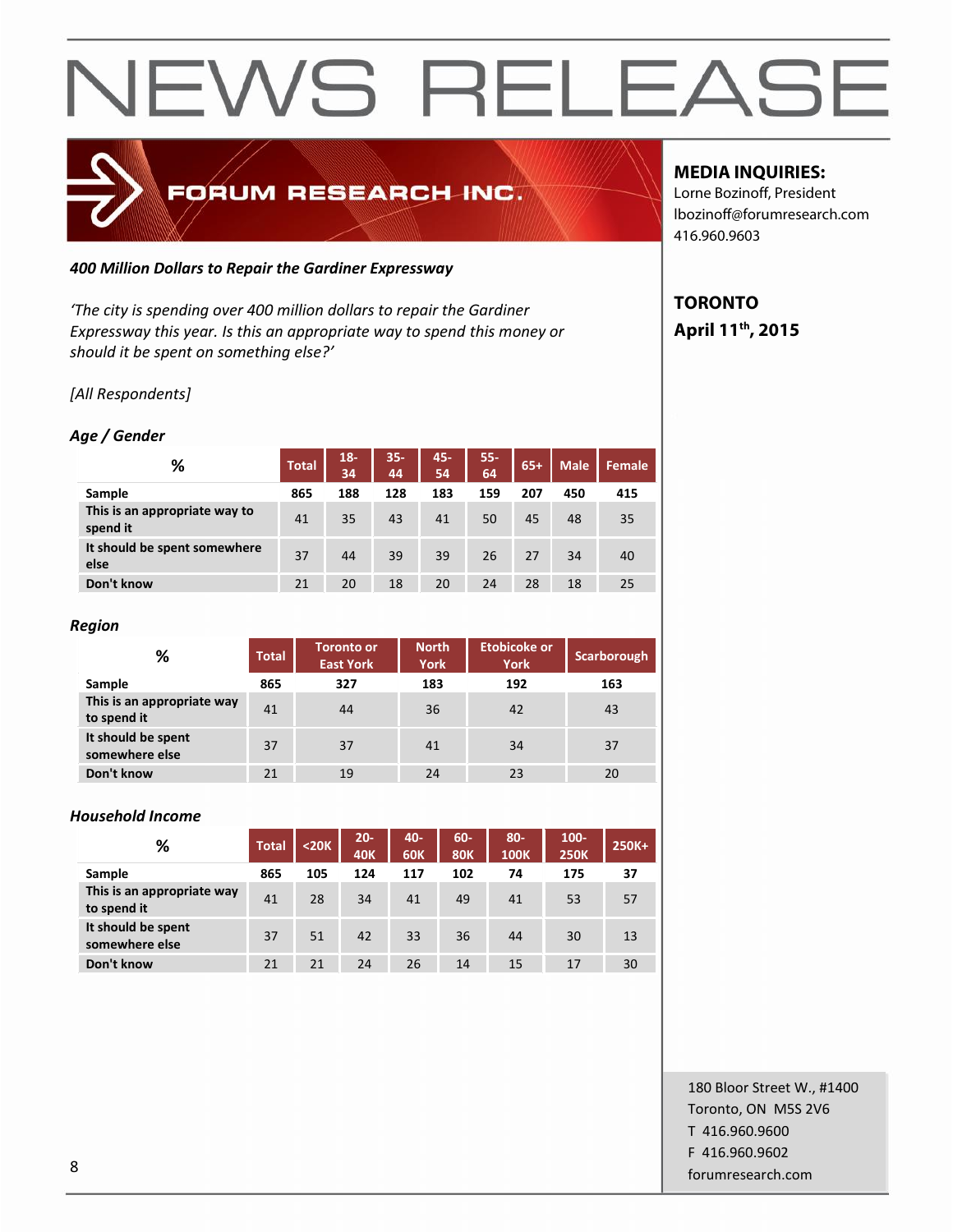

### FORUM RESEARCH INC.

#### **MEDIA INQUIRIES:**

Lorne Bozinoff, President lbozinoff@forumresearch.com 416.960.9603

#### *Last Mayoral Vote*

| %                                         | <b>Total</b> | Doug<br>Ford | <b>John</b><br><b>Tory</b> | <b>Olivia</b><br>Chow | <b>Someone</b><br>else |           |
|-------------------------------------------|--------------|--------------|----------------------------|-----------------------|------------------------|-----------|
| Sample                                    | 865          | 149          | 351                        | 126                   | 59                     | ${\bf A}$ |
| This is an appropriate way to<br>spend it | 41           | 44           | 47                         | 36                    | 30                     |           |
| It should be spent somewhere<br>else      | 37           | 41           | 31                         | 39                    | 52                     |           |
| Don't know                                | 21           | 16           | 22                         | 25                    | 18                     |           |

#### *Last Provincial Vote*

| ℅                                         | <b>Total</b> | <b>Progressive</b><br><b>Conservative</b> | <b>Liberal</b> | <b>NDP</b> | Green | <b>Other</b><br>parties |
|-------------------------------------------|--------------|-------------------------------------------|----------------|------------|-------|-------------------------|
| Sample                                    | 865          | 178                                       | 351            | 111        | 40    | 36                      |
| This is an appropriate way<br>to spend it | 41           | 48                                        | 45             | 41         | 25    | 42                      |
| It should be spent<br>somewhere else      | 37           | 31                                        | 37             | 41         | 34    | 30                      |
| Don't know                                | 21           | 21                                        | 19             | 18         | 41    | 28                      |

#### **TORONTO April 11th, 2015**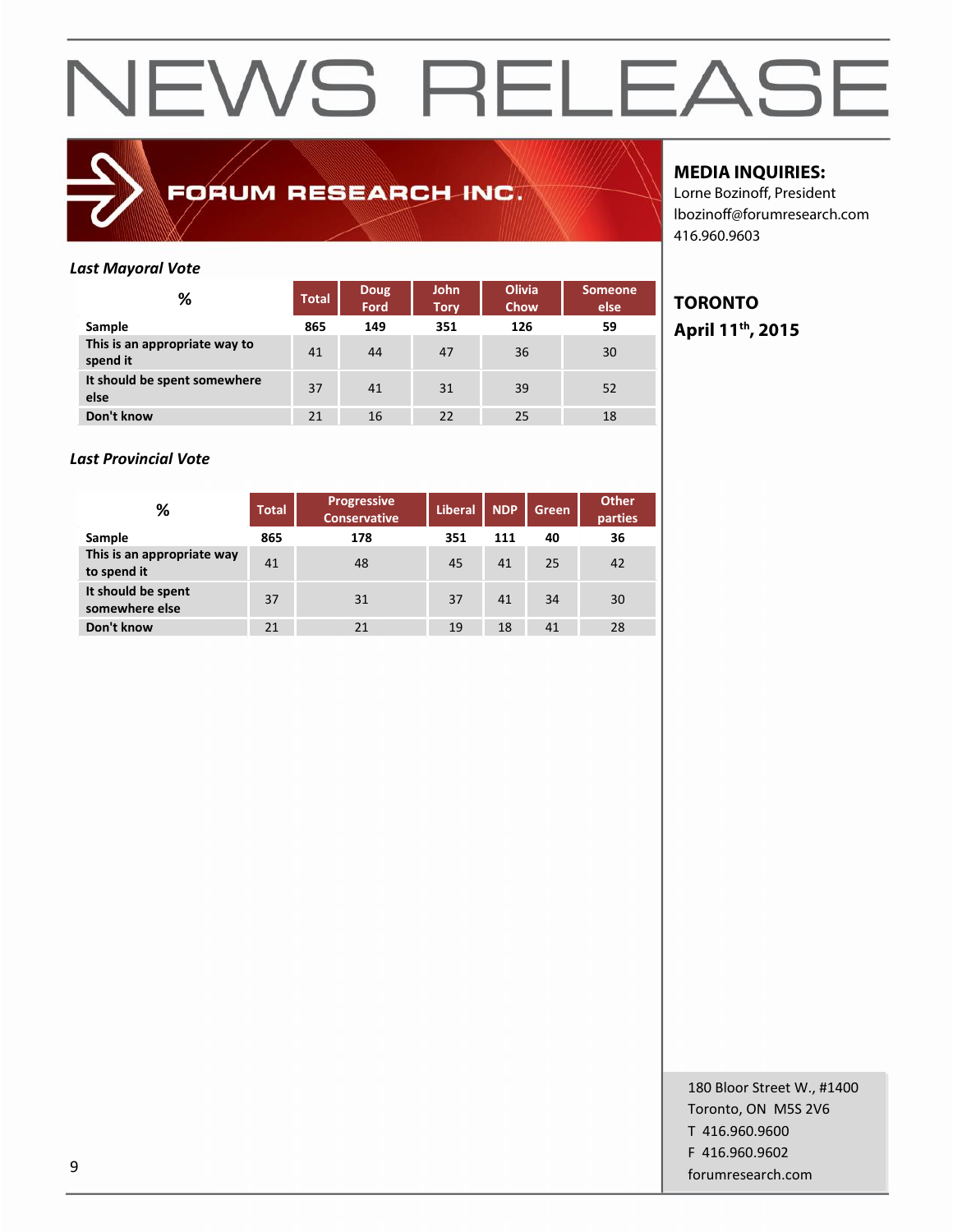

#### *City to Afford Community Housing Expenditure without Assistance*

*'2.6 billion dollars will have to be spent over ten years to repair Toronto Community Housing buildings. Can the city afford this expenditure alone without assistance from the province or the federal government or not?'*

#### *[All Respondents]*

#### *Age / Gender*

| ℅                                    | <b>Total</b> | 18-<br>34 | $35 -$<br>44 | 45-<br>54 | $55 -$<br>64 | $65+$ | <b>Male</b> | Female |
|--------------------------------------|--------------|-----------|--------------|-----------|--------------|-------|-------------|--------|
| Sample                               | 865          | 188       | 128          | 183       | 159          | 207   | 450         | 415    |
| The city can afford this alone       | 11           | 15        | 12           | 12        | 6            |       | 14          | 9      |
| The city cannot afford this<br>alone | 72           | 65        | 68           | 73        | 82           | 81    | 71          | 73     |
| Don't know                           | 17           | 20        | 20           | 14        | 12           | 12    | 15          | 18     |

#### *Region*

| %                                    | <b>Total</b> | <b>Toronto or East</b><br><b>York</b> | <b>North</b><br><b>York</b> | Etobicoke or<br><b>York</b> | Scarborough |
|--------------------------------------|--------------|---------------------------------------|-----------------------------|-----------------------------|-------------|
| Sample                               | 865          | 327                                   | 183                         | 192                         | 163         |
| The city can afford this<br>alone    | 11           | 9                                     | 11                          | 14                          | 13          |
| The city cannot afford<br>this alone | 72           | 74                                    | 76                          | 67                          | 72          |
| Don't know                           | 17           | 18                                    | 14                          | 19                          | 15          |

#### *Household Income*

| %                                    | <b>Total</b> | $20K$ | $20 -$<br><b>40K</b> | 40-<br><b>60K</b> | 60-<br><b>80K</b> | $80 -$<br><b>100K</b> | $100 -$<br><b>250K</b> | 250K+ |
|--------------------------------------|--------------|-------|----------------------|-------------------|-------------------|-----------------------|------------------------|-------|
| Sample                               | 865          | 105   | 124                  | 117               | 102               | 74                    | 175                    | 37    |
| The city can afford this<br>alone    | 11           | 16    | 11                   | 12                | 13                | 10                    | 11                     | 12    |
| The city cannot afford<br>this alone | 72           | 57    | 75                   | 70                | 72                | 73                    | 76                     | 70    |
| Don't know                           | 17           | 27    | 15                   | 18                | 15                | 16                    | 13                     | 19    |

#### **MEDIA INQUIRIES:**

Lorne Bozinoff, President lbozinoff@forumresearch.com 416.960.9603

### **TORONTO April 11th, 2015**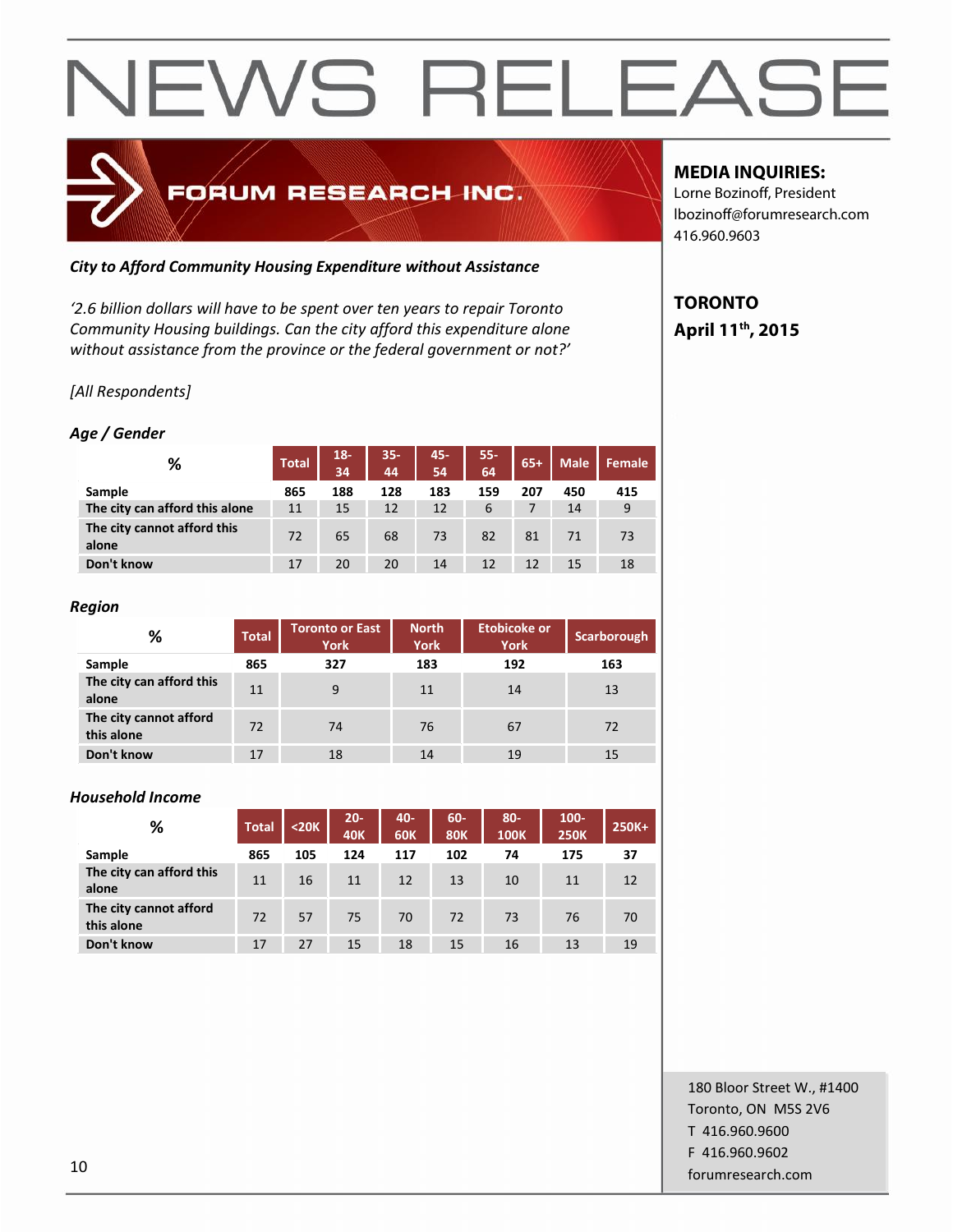

### FORUM RESEARCH INC.

#### **MEDIA INQUIRIES:**

Lorne Bozinoff, President lbozinoff@forumresearch.com 416.960.9603

#### *Last Mayoral Vote*

| %                                    | <b>Total</b> | <b>Doug</b><br>Ford | <b>John</b><br>Tory | <b>Olivia</b><br>Chow | <b>Someone</b><br>else |   |
|--------------------------------------|--------------|---------------------|---------------------|-----------------------|------------------------|---|
| Sample                               | 865          | 149                 | 351                 | 126                   | 59                     | A |
| The city can afford this alone       | 11           | 15                  | 8                   | 8                     | 12                     |   |
| The city cannot afford this<br>alone | 72           | 63                  | 81                  | 74                    | 71                     |   |
| Don't know                           | 17           | 21                  | 12                  | 18                    | 18                     |   |

#### *Last Provincial Vote*

| %                                    | <b>Total</b> | Progressive<br><b>Conservative</b> | <b>Liberal</b> | <b>NDP</b> | Green | <b>Other</b><br>parties |
|--------------------------------------|--------------|------------------------------------|----------------|------------|-------|-------------------------|
| Sample                               | 865          | 178                                | 351            | 111        | 40    | 36                      |
| The city can afford this<br>alone    | 11           | 8                                  | 9              | 12         | 18    | 4                       |
| The city cannot afford<br>this alone | 72           | 74                                 | 74             | 75         | 74    | 80                      |
| Don't know                           | 17           | 18                                 | 17             | 14         | 8     | 16                      |

#### **TORONTO April 11th, 2015**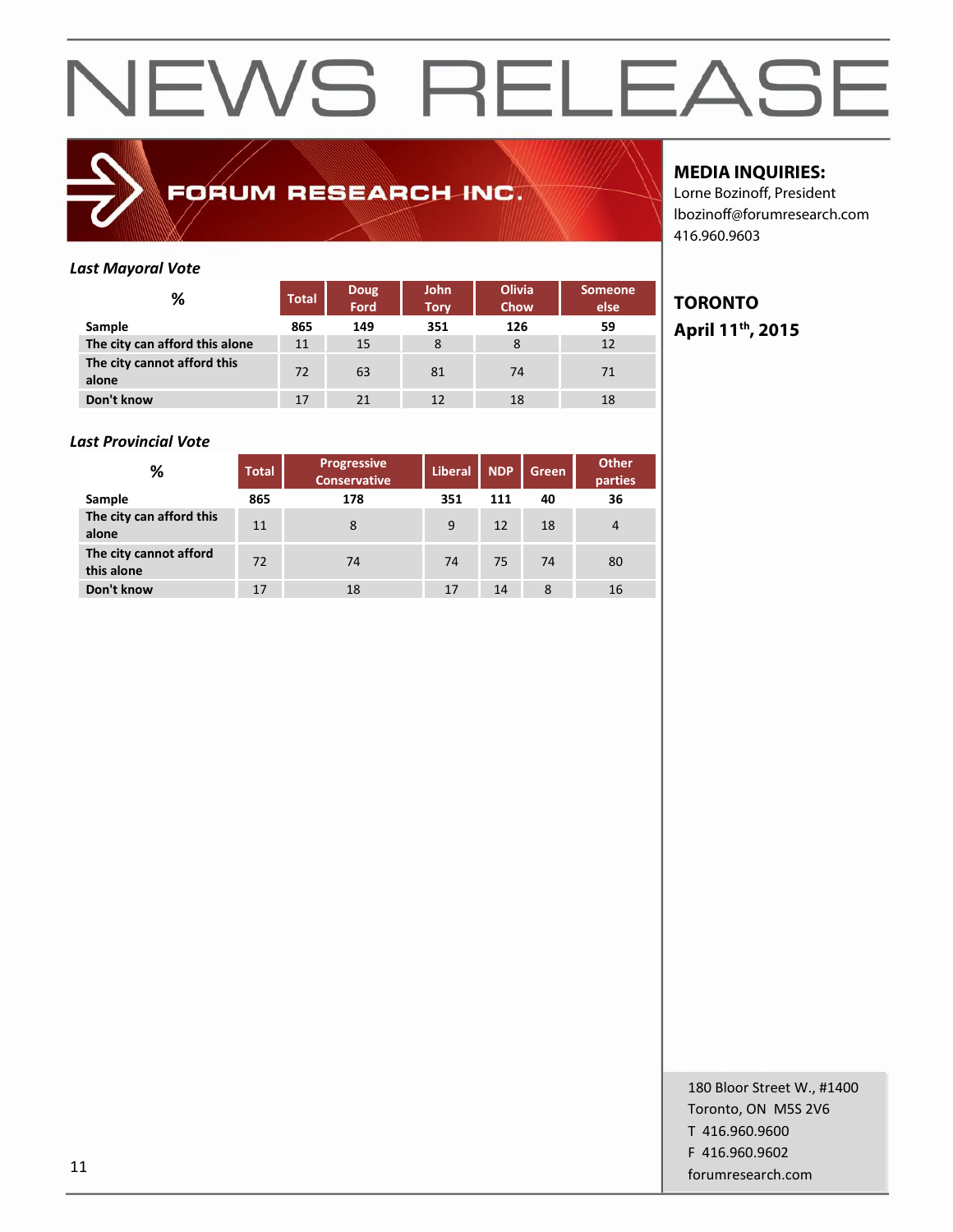### FORUM RESEARCH INC.

#### *Funding Needs Priority*

*'The city has a number of urgent funding needs. Which do you think should have the highest priority?'*

#### *[All Respondents]*

#### *Age / Gender*

| ℅                                                              | <b>Total</b> | $18 -$<br>34   | $35 -$<br>44   | 45-<br>54      | 55-<br>64      | $65+$          | <b>Male</b>    | <b>Female</b>  |
|----------------------------------------------------------------|--------------|----------------|----------------|----------------|----------------|----------------|----------------|----------------|
| Sample                                                         | 865          | 188            | 128            | 183            | 159            | 207            | 450            | 415            |
| <b>Repairing the Gardiner</b><br><b>Expressway</b>             | 10           | 7              | 12             | 11             | 17             | 8              | 9              | 11             |
| <b>Repairing Toronto Community</b><br><b>Housing buildings</b> | 21           | 21             | 13             | 24             | 18             | 28             | 18             | 23             |
| Maintaining the TTC in a good<br>state of repair               | 18           | 15             | 20             | 18             | 20             | 22             | 17             | 19             |
| <b>Building the Downtown Relief</b><br>Line                    | 19           | 22             | 21             | 17             | 18             | 11             | 23             | 15             |
| <b>Building the Scarborough</b><br>subway                      | 14           | 16             | 13             | 12             | 15             | 13             | 14             | 14             |
| Developing the waterfront                                      | 6            | 5              | $\overline{7}$ | 9              | $\overline{2}$ | $\overline{4}$ | 7              | 5              |
| Something else                                                 | 8            | 12             | 7              | 9              | $\overline{4}$ | 6              | 9              | $\overline{7}$ |
| Don't know                                                     | 5            | $\overline{2}$ | 7              | $\overline{2}$ | 7              | 8              | $\overline{4}$ | 6              |

#### *Region*

| ℅                                                                 | <b>Total</b> | <b>Toronto or</b><br><b>East York</b> | <b>Etobicoke or</b><br><b>North</b><br>York |                | Scarborough    |
|-------------------------------------------------------------------|--------------|---------------------------------------|---------------------------------------------|----------------|----------------|
| Sample                                                            | 865          | 327                                   | 183                                         | 192            | 163            |
| <b>Repairing the Gardiner</b><br><b>Expressway</b>                | 10           | 8                                     | 10                                          | 13             | 10             |
| <b>Repairing Toronto</b><br><b>Community Housing</b><br>buildings | 21           | 18                                    | 22                                          | 22             | 21             |
| Maintaining the TTC in a<br>good state of repair                  | 18           | 20                                    | 21                                          | 21             | 10             |
| <b>Building the Downtown</b><br><b>Relief Line</b>                | 19           | 29                                    | 20                                          | 11             | 10             |
| <b>Building the Scarborough</b><br>subway                         | 14           | 6                                     | 9                                           | 13             | 31             |
| Developing the waterfront                                         | 6            | 6                                     | 6                                           | $\overline{4}$ | 6              |
| Something else                                                    | 8            | 8                                     | 9                                           | 9              | $\overline{7}$ |
| Don't know                                                        | 5            | 3                                     | 4                                           | 7              | 5              |

#### **MEDIA INQUIRIES:**

Lorne Bozinoff, President lbozinoff@forumresearch.com 416.960.9603

### **TORONTO April 11th, 2015**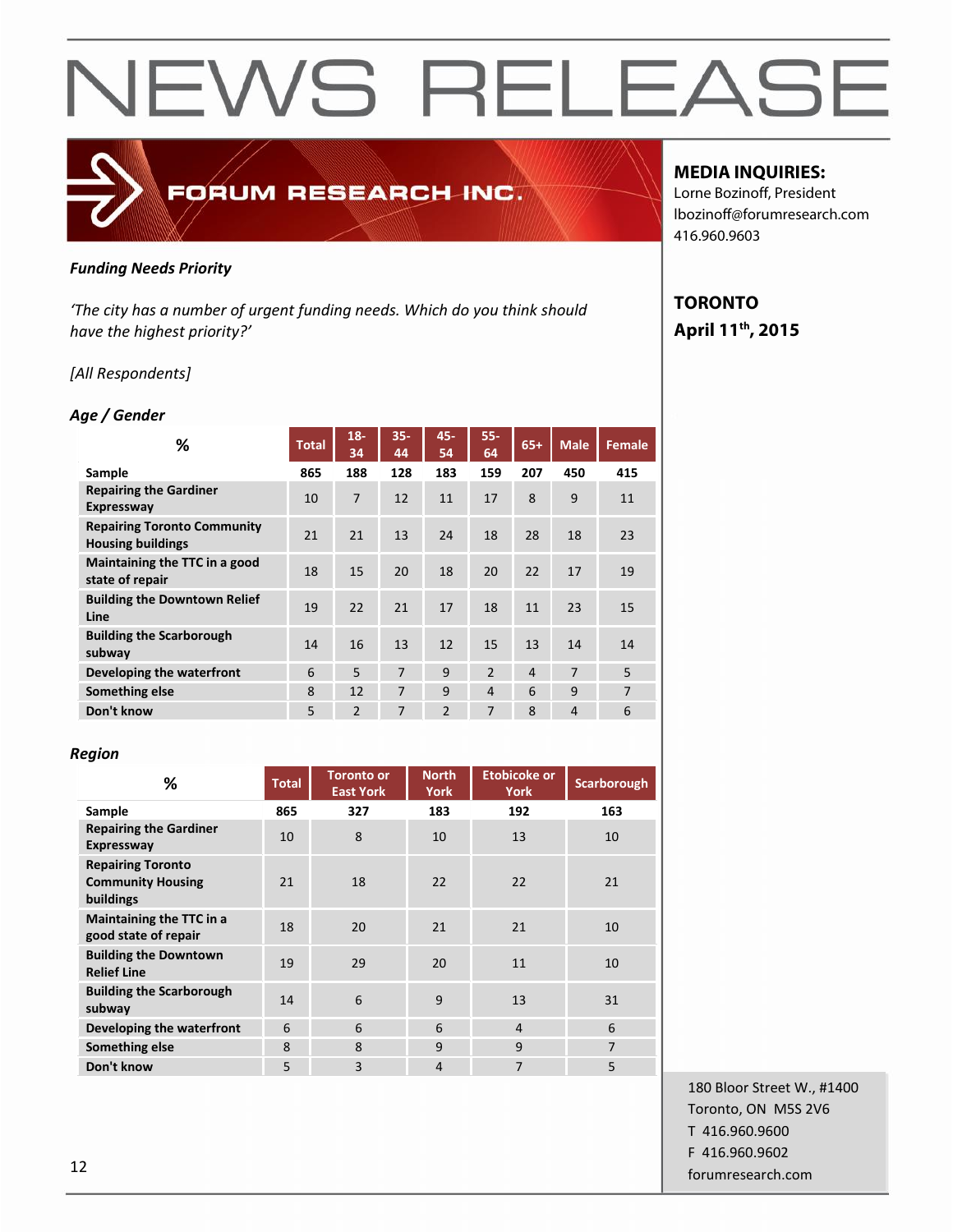

FORUM RESEARCH INC.

#### **MEDIA INQUIRIES:**

Lorne Bozinoff, President lbozinoff@forumresearch.com 416.960.9603

#### *Household Income*

| %                                                                 | <b>Total</b> | $20K$          | $20 -$<br><b>40K</b> | 40-<br><b>60K</b> | 60-<br><b>80K</b> | 80-<br><b>100K</b> | $100 -$<br><b>250K</b> | 250K+          | ΤO        |
|-------------------------------------------------------------------|--------------|----------------|----------------------|-------------------|-------------------|--------------------|------------------------|----------------|-----------|
| Sample                                                            | 865          | 105            | 124                  | 117               | 102               | 74                 | 175                    | 37             | ${\bf A}$ |
| <b>Repairing the Gardiner</b><br><b>Expressway</b>                | 10           | $\overline{7}$ | 10                   | 14                | 11                | 7                  | 9                      | 16             |           |
| <b>Repairing Toronto</b><br><b>Community Housing</b><br>buildings | 21           | 29             | 38                   | 16                | 25                | 18                 | 12                     | $\overline{4}$ |           |
| Maintaining the TTC in a<br>good state of repair                  | 18           | 14             | 17                   | 17                | 18                | 28                 | 17                     | 13             |           |
| <b>Building the Downtown</b><br><b>Relief Line</b>                | 19           | 11             | 8                    | 14                | 21                | 13                 | 30                     | 27             |           |
| <b>Building the Scarborough</b><br>subway                         | 14           | 16             | 9                    | 18                | 13                | 21                 | 16                     | $\overline{4}$ |           |
| Developing the waterfront                                         | 6            | 5              | $\overline{4}$       | $\mathbf{1}$      | 6                 | $\overline{7}$     | 5                      | 19             |           |
| Something else                                                    | 8            | 12             | $\overline{7}$       | 12                | 6                 | 6                  | $\overline{4}$         | 17             |           |
| Don't know                                                        | 5            | 6              | 7                    | 8                 | $\mathbf{1}$      | $\mathbf{1}$       | 6                      | $\mathbf{0}$   |           |

#### **TORONTO 250K 250K+ April 11th, 2015**

#### *Last Mayoral Vote*

| %                                                              | <b>Total</b> | <b>Doug</b><br>Ford | <b>John</b><br><b>Tory</b> | <b>Olivia</b><br>Chow | <b>Someone</b><br>else |
|----------------------------------------------------------------|--------------|---------------------|----------------------------|-----------------------|------------------------|
| Sample                                                         | 865          | 149                 | 351                        | 126                   | 59                     |
| <b>Repairing the Gardiner Expressway</b>                       | 10           | 15                  | 10                         | 3                     | 7                      |
| <b>Repairing Toronto Community</b><br><b>Housing buildings</b> | 21           | 24                  | 11                         | 33                    | 13                     |
| Maintaining the TTC in a good state<br>of repair               | 18           | 13                  | 21                         | 19                    | 19                     |
| <b>Building the Downtown Relief Line</b>                       | 19           | $\overline{7}$      | 31                         | 20                    | 11                     |
| <b>Building the Scarborough subway</b>                         | 14           | 28                  | 10                         | 8                     | 13                     |
| Developing the waterfront                                      | 6            | $\mathbf{1}$        | 7                          | 5                     | 12                     |
| Something else                                                 | 8            | 9                   | 6                          | 7                     | 15                     |
| Don't know                                                     | 5            | $\overline{4}$      | $\overline{4}$             | 5                     | 9                      |

180 Bloor Street W., #1400 Toronto, ON M5S 2V6 T 416.960.9600 F 416.960.9602 forumresearch.com and the set of the set of the set of the set of the set of the set of the set of the set of the set of the set of the set of the set of the set of the set of the set of the set of the set of the set of th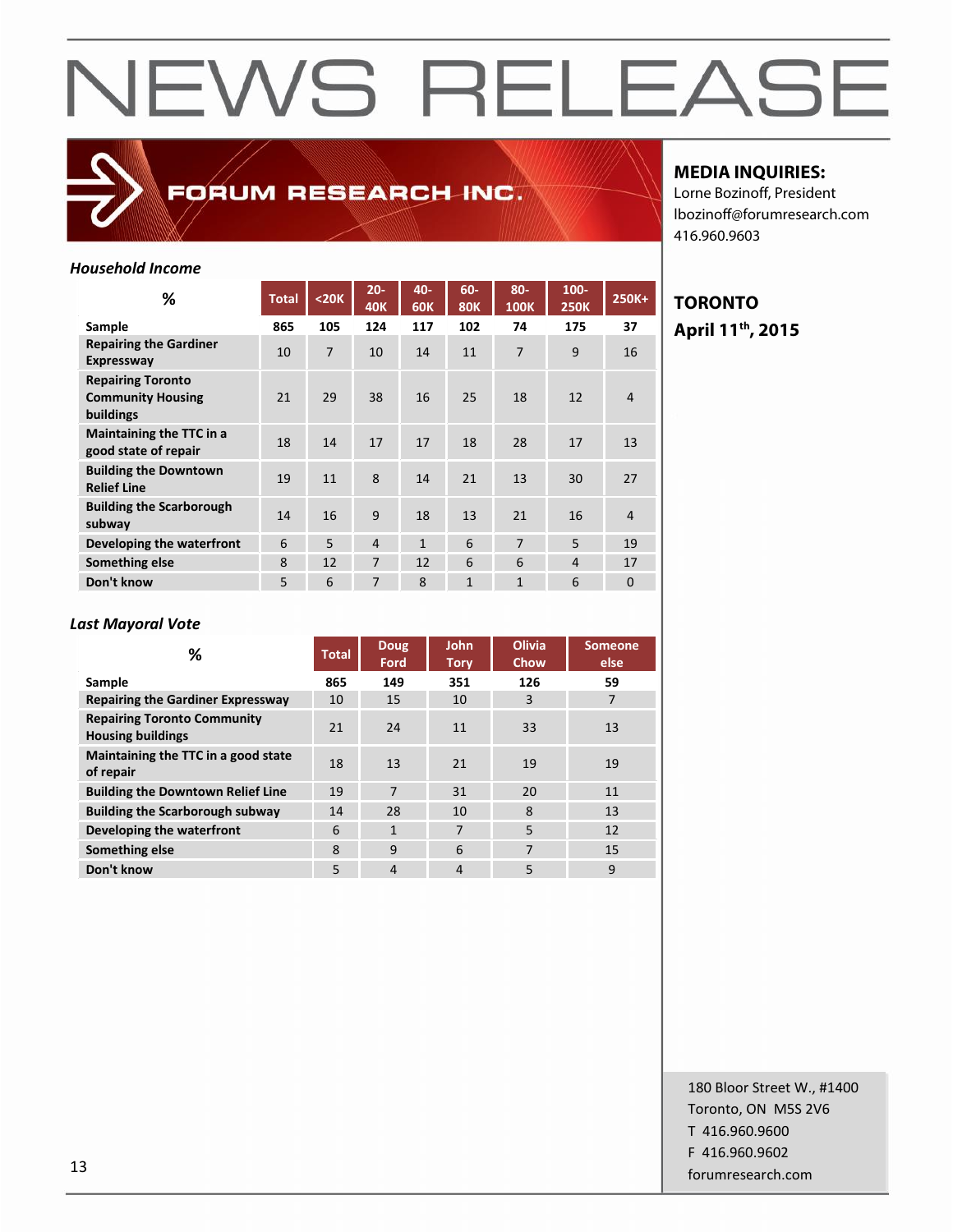### FORUM RESEARCH INC.

#### **MEDIA INQUIRIES:**

Lorne Bozinoff, President lbozinoff@forumresearch.com 416.960.9603

#### *Last Provincial Vote*

| %                                                                 | <b>Total</b> | <b>Progressive</b><br><b>Conservative</b> | <b>Liberal</b> | <b>NDP</b>     | Green          | <b>Other</b><br>parties |   |
|-------------------------------------------------------------------|--------------|-------------------------------------------|----------------|----------------|----------------|-------------------------|---|
| Sample                                                            | 865          | 178                                       | 351            | 111            | 40             | 36                      | ı |
| <b>Repairing the Gardiner</b><br><b>Expressway</b>                | 10           | 15                                        | $\overline{7}$ | 9              | 12             | 15                      |   |
| <b>Repairing Toronto</b><br><b>Community Housing</b><br>buildings | 21           | 8                                         | 22             | 38             | 17             | 17                      |   |
| Maintaining the TTC in a<br>good state of repair                  | 18           | 12                                        | 24             | 17             | 10             | 8                       |   |
| <b>Building the Downtown</b><br><b>Relief Line</b>                | 19           | 25                                        | 22             | 11             | 31             | $\overline{4}$          |   |
| <b>Building the Scarborough</b><br>subway                         | 14           | 18                                        | 10             | 9              | 11             | 26                      |   |
| Developing the waterfront                                         | 6            | 6                                         | 6              | 5              | $\overline{4}$ | 8                       |   |
| Something else                                                    | 8            | 12                                        | 4              | 5              | $\overline{7}$ | 15                      |   |
| Don't know                                                        | 5            | 3                                         | 5              | $\overline{4}$ | 8              | 8                       |   |

#### **TORONTO April 11th, 2015**